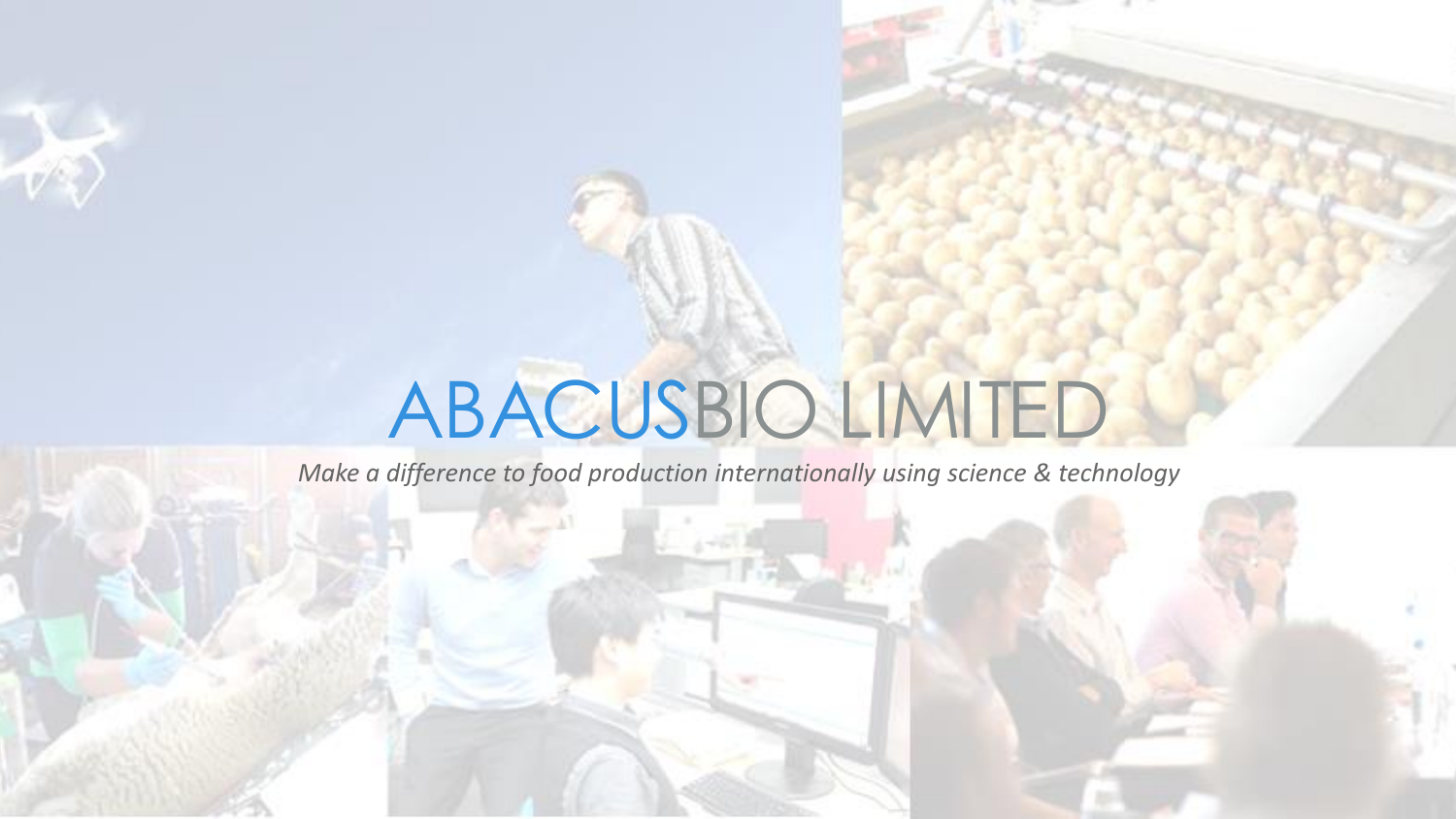# UK BEEF INDUSTRY: **INTEGRATING FEED INTAKE INTO A BREEDING OBJECTIVE**

Tom Kirk, Tim Byrne, Eileen Wall, Cheryl Quinton, and Peter Amer

**EAAP, August 2018**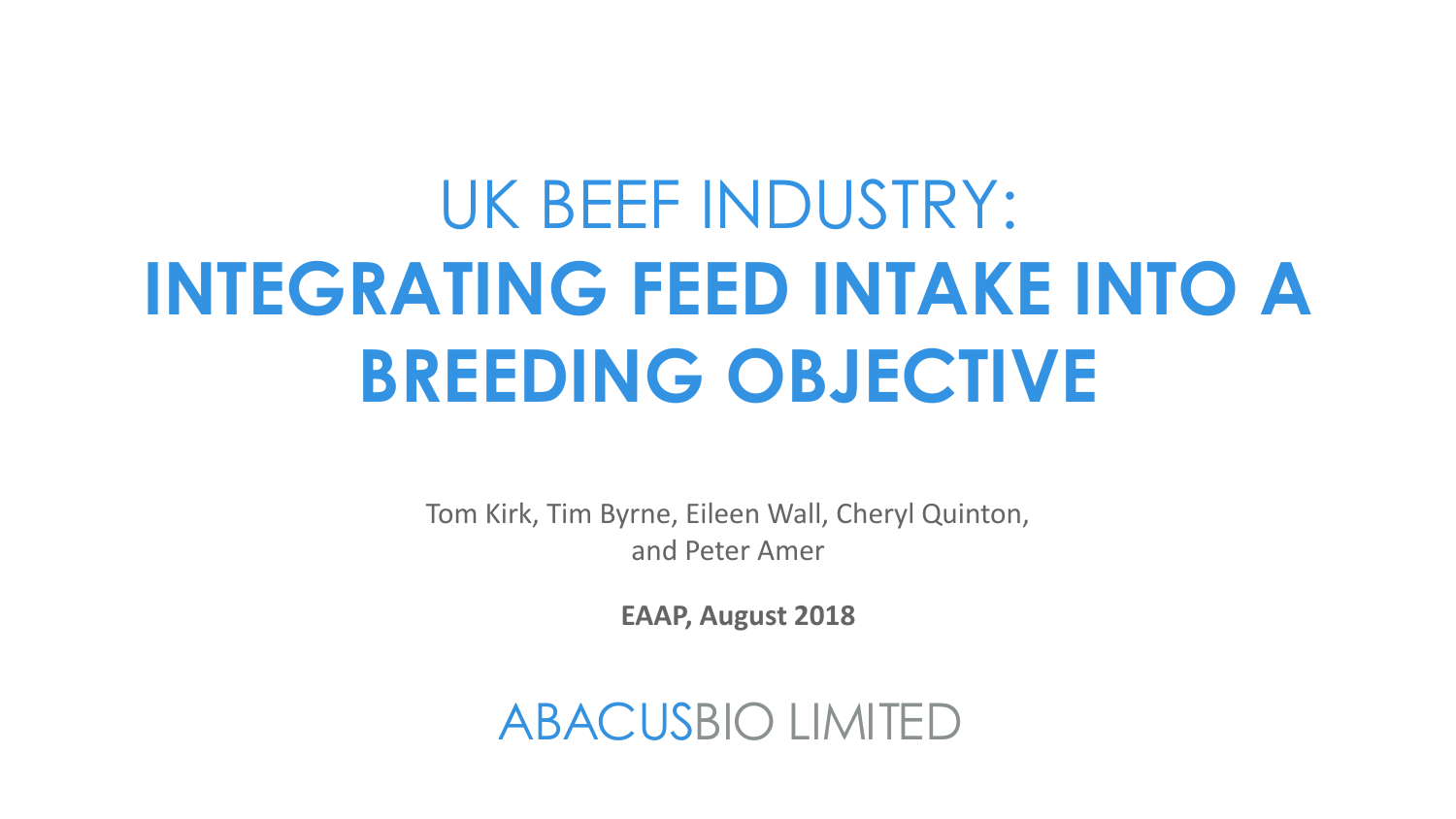# State of breeding objectives

- Last updated 2005 (Roughsedge et al.)
- Include new traits
	- Carcase
	- Feed intake
- Robust & commercially applicable for UK beef breeds
- Trait-by-trait method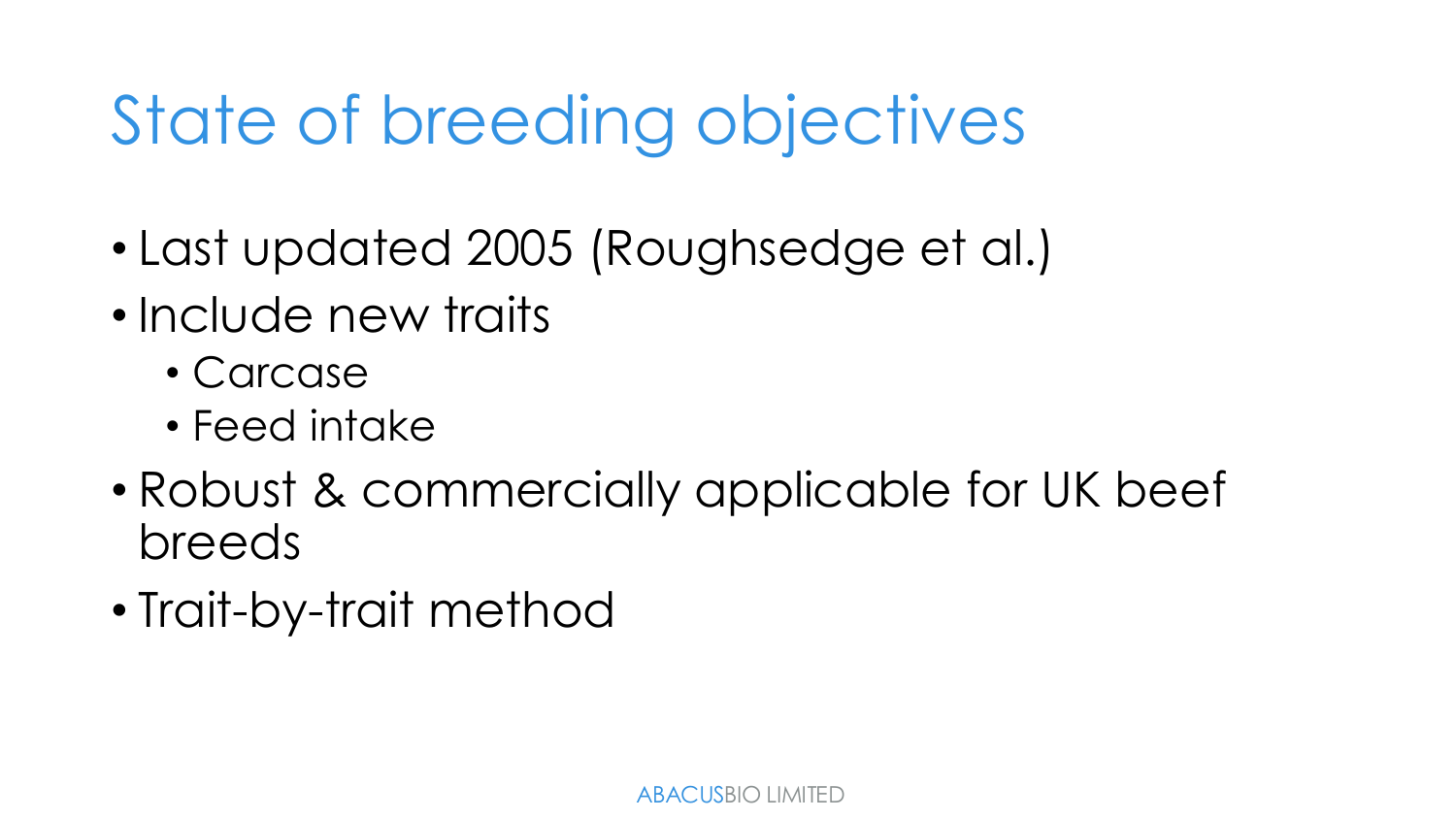#### Relative trait importance

| <b>Sub Index</b> | Trait                       |
|------------------|-----------------------------|
| Growth           | Carcass weight              |
|                  | <b>Daily Feed intake</b>    |
| Carcase          | <b>Carcase conformation</b> |
|                  | <b>Fat score</b>            |
|                  | <b>Dressing percentage</b>  |
| Calving          | Gestation length - Direct   |
|                  | - Maternal                  |
|                  | Calving difficulty - Direct |
|                  | - Maternal                  |
| Maternal         | Maternal weaning weight     |
|                  | Age at first calving        |
|                  | Lifespan                    |
|                  | Calving interval            |
|                  | Cow Mature weight           |
|                  | Autumn body condition score |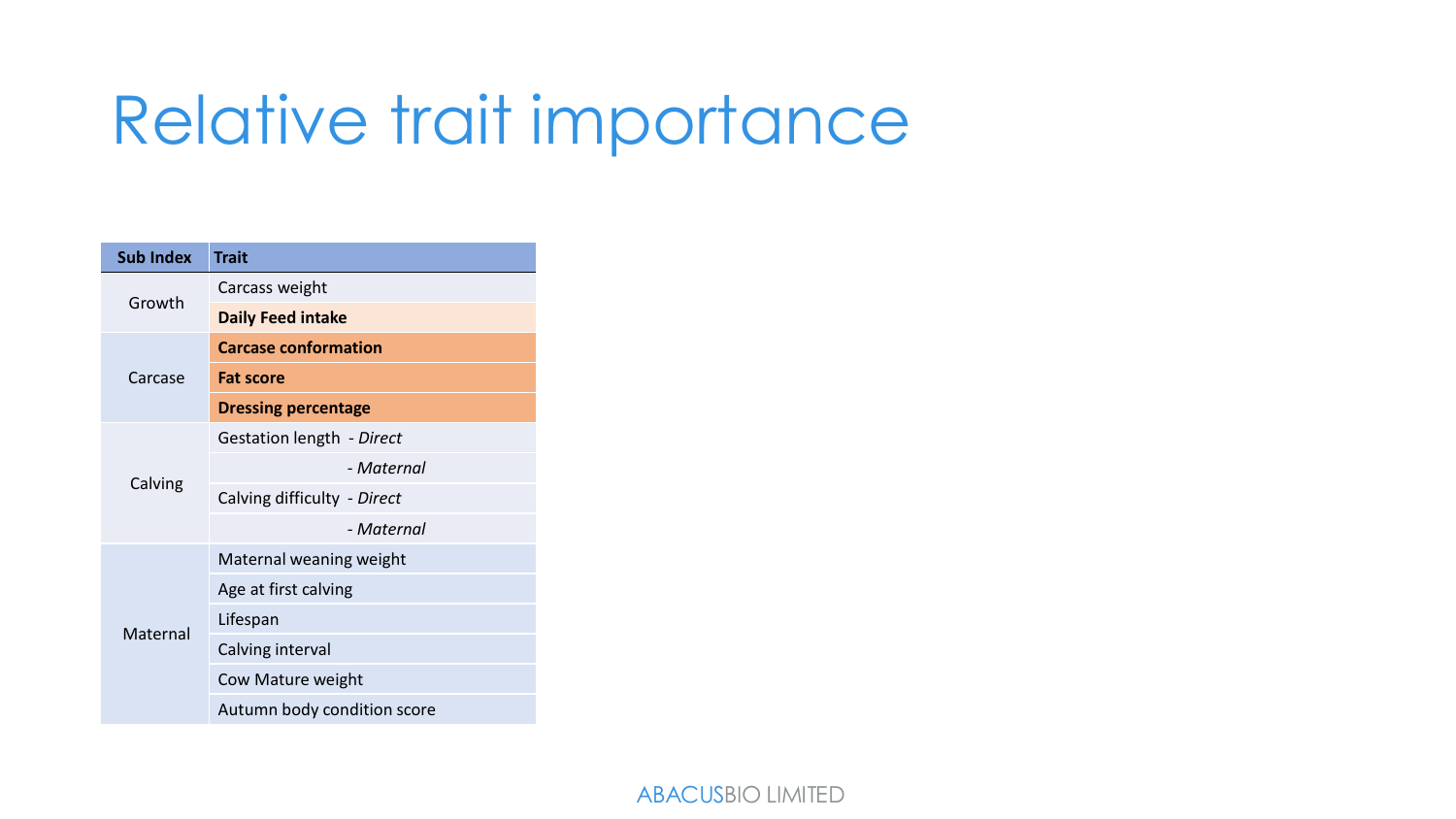#### Relative trait importance

| <b>Sub Index</b> | <b>Trait</b>                | Importance |  |
|------------------|-----------------------------|------------|--|
| Growth           | Carcass weight              | 40.6%      |  |
|                  | Daily Feed intake           |            |  |
| Carcase          | Carcase conformation        | 4.0%       |  |
|                  | Fat score                   |            |  |
|                  | Dressing percentage         |            |  |
| Calving          | Gestation length - Direct   | 11.8%      |  |
|                  | - Maternal                  |            |  |
|                  | Calving difficulty - Direct |            |  |
|                  | - Maternal                  |            |  |
| <b>Maternal</b>  | Maternal weaning weight     |            |  |
|                  | Age at first calving        |            |  |
|                  | Lifespan                    | 43.6%      |  |
|                  | Calving interval            |            |  |
|                  | Cow Mature weight           |            |  |
|                  | Autumn body condition score |            |  |

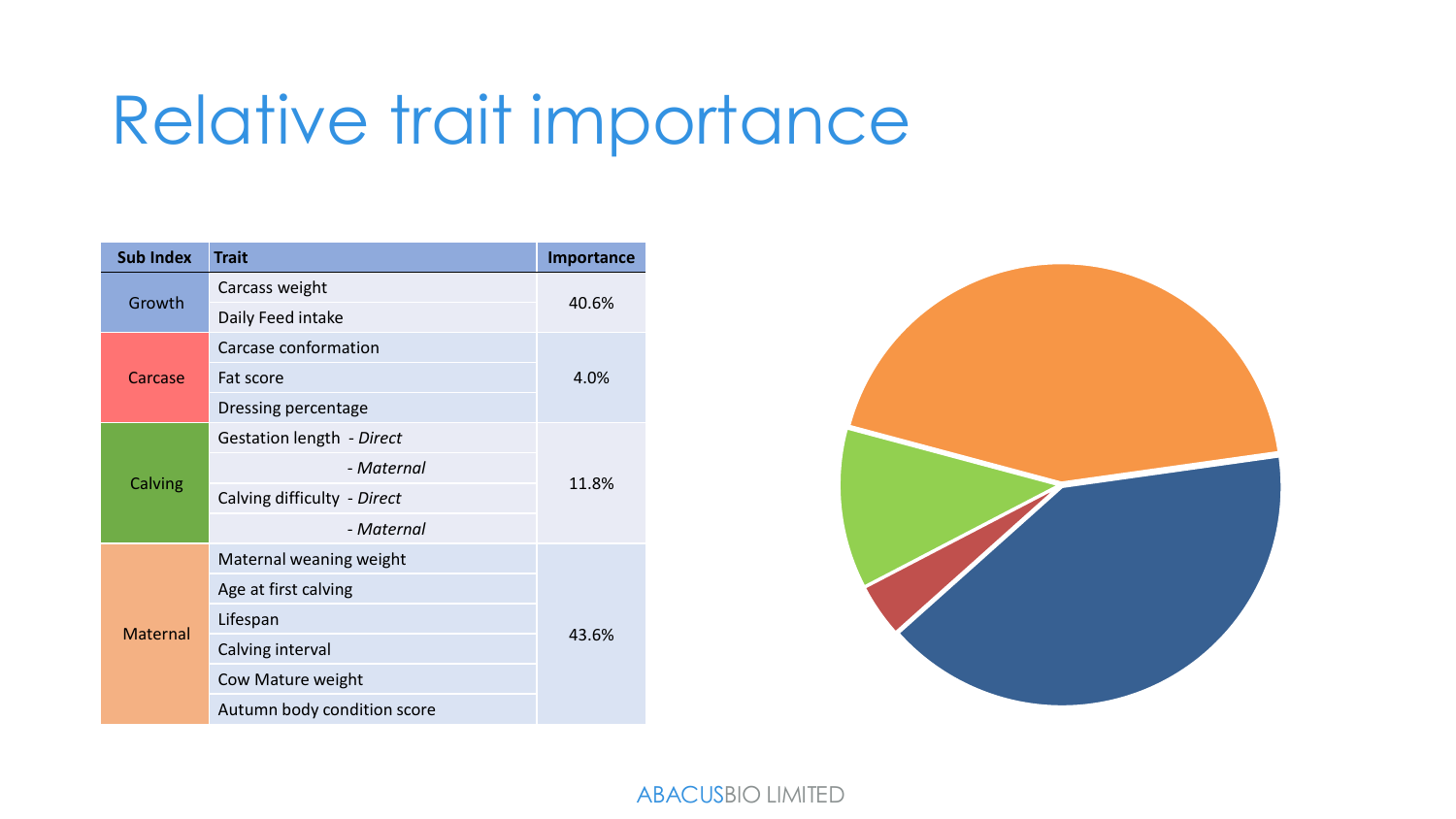# Selecting for feed efficiency

- Present options for **different definitions** of feed efficiency
	- Total
	- Residual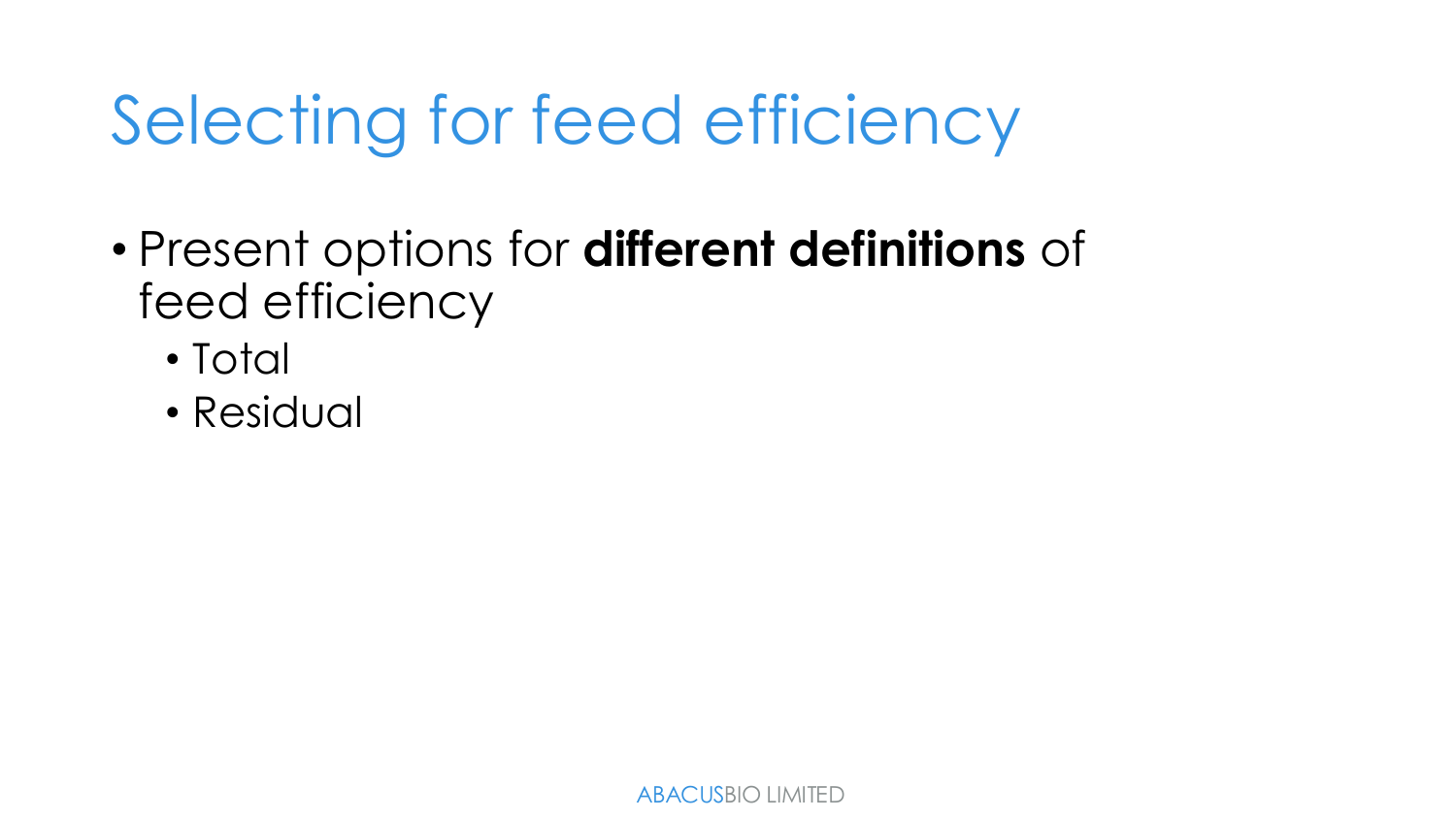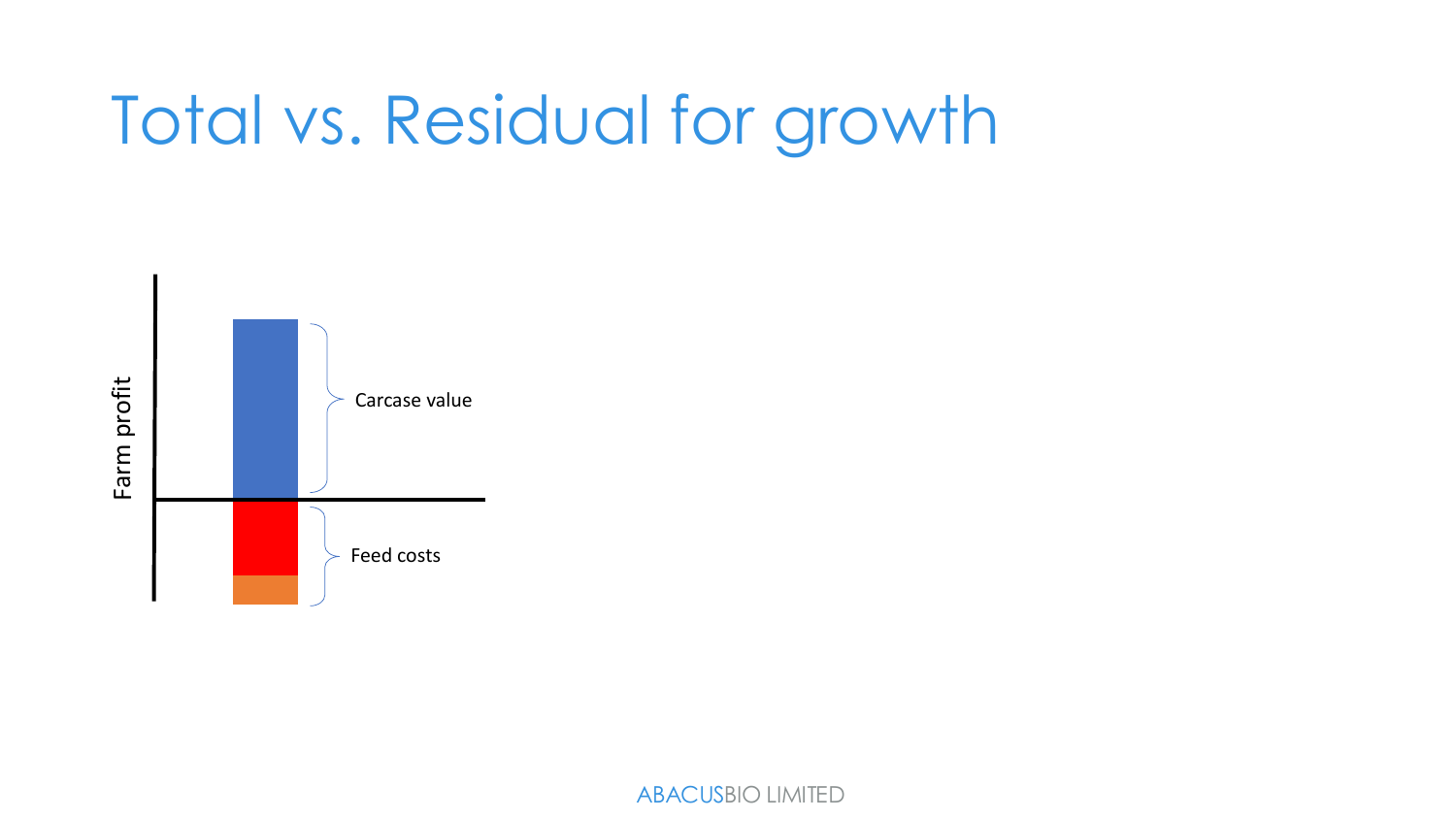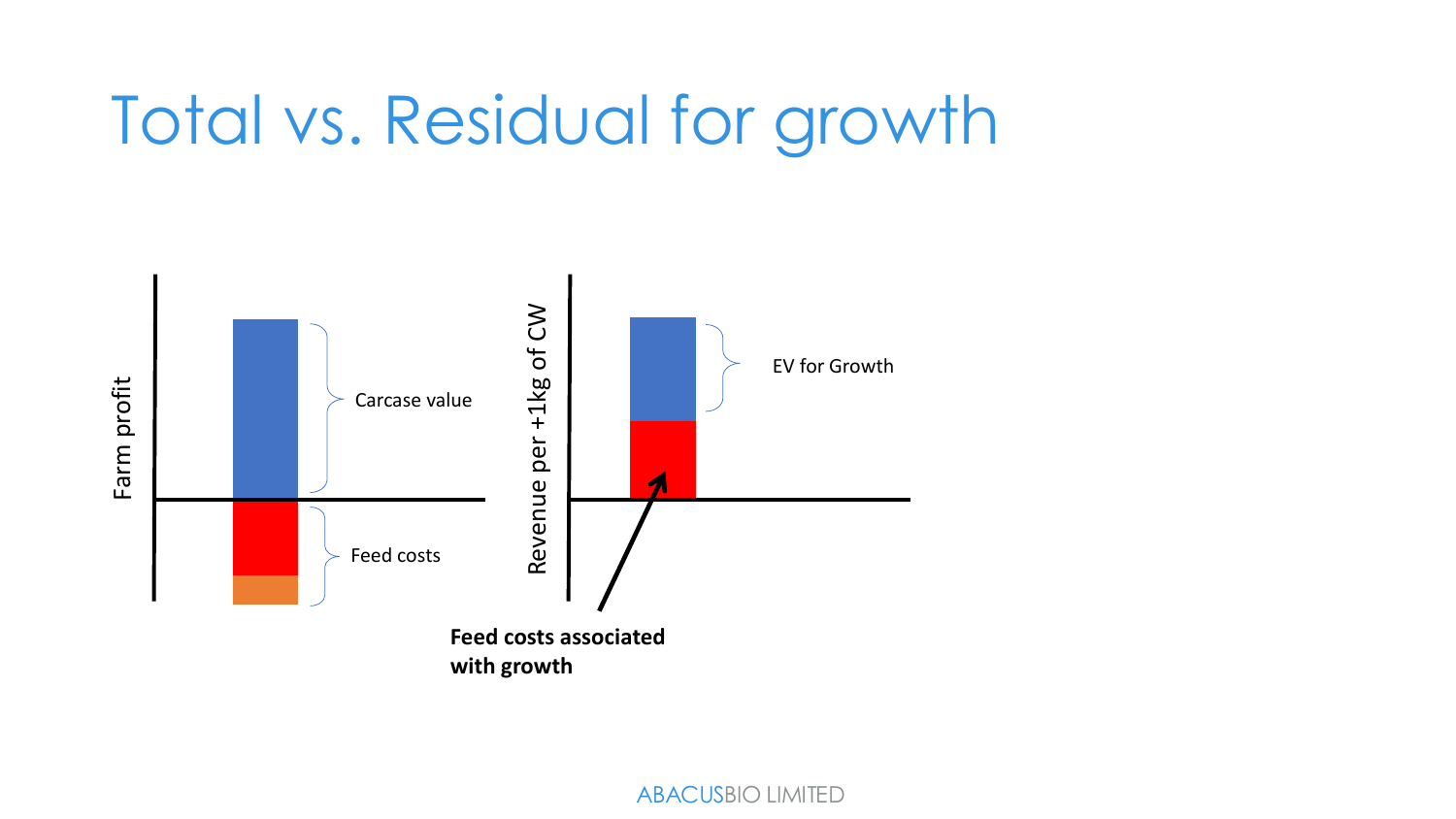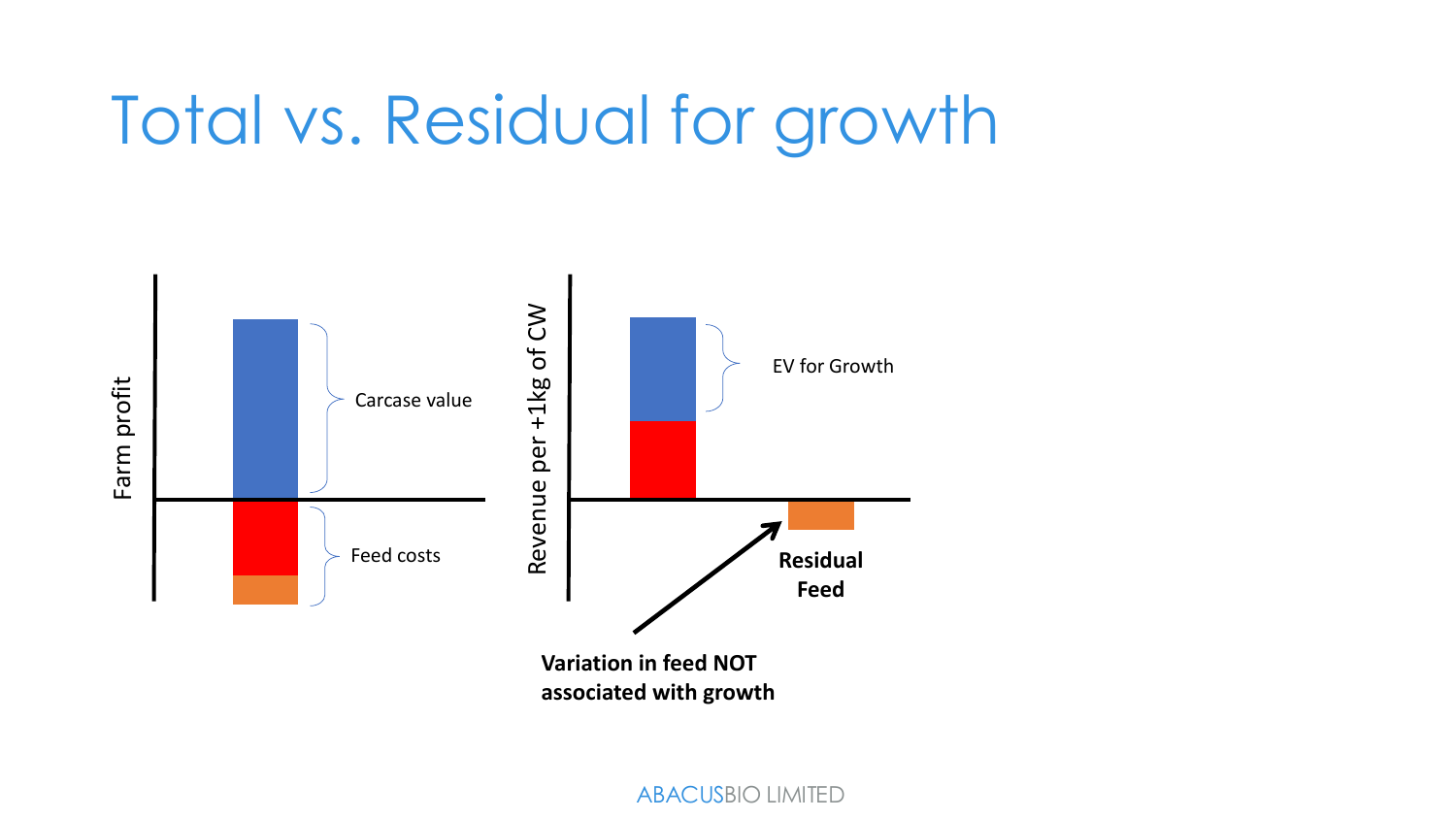

**Intake**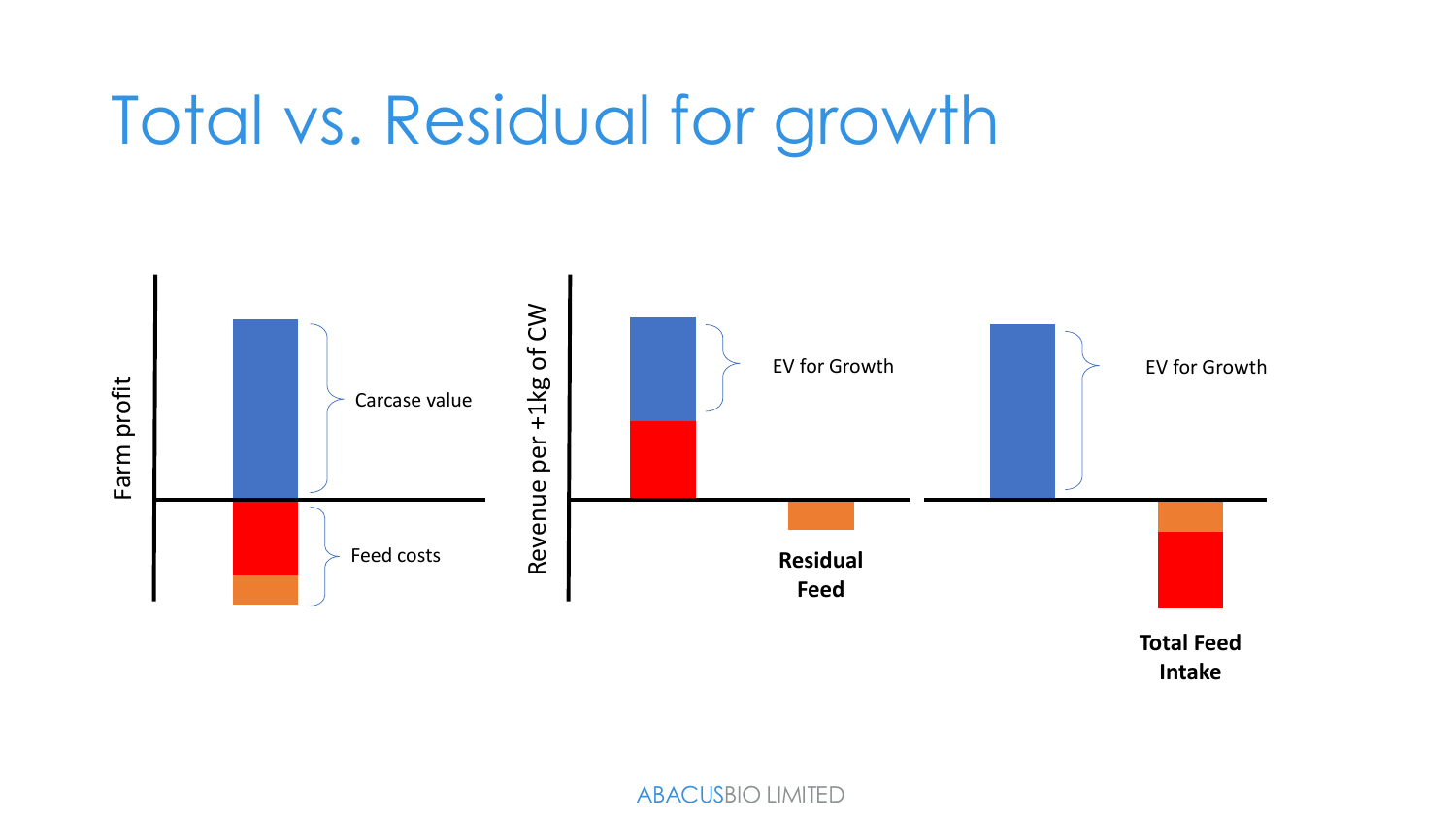## How to value growth (CW)?



Time

- Constant slaughter weight
	- Early at same CW
	- Marginal value of feed approaching zero
- Value = feed savings
	- Constant CW means no revenue change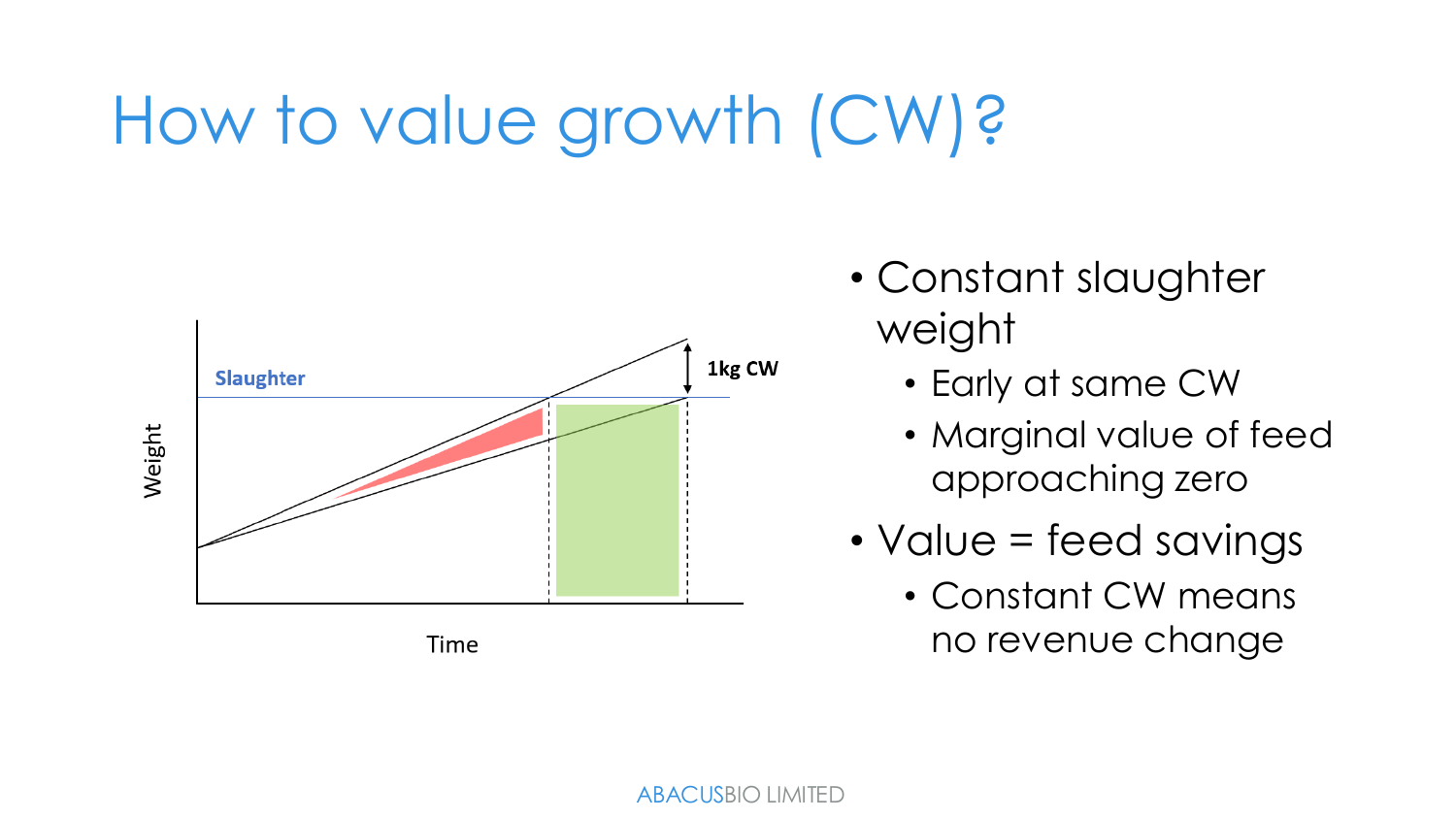# Value of early slaughter



Time

- Total feed intake
	- CW = **Early**
	- Extra feed costs are captured by Total F.I.
- Residual
	- CW = **Early – Growth**
	- Residual F.I. measures feed **NOT** captured by growth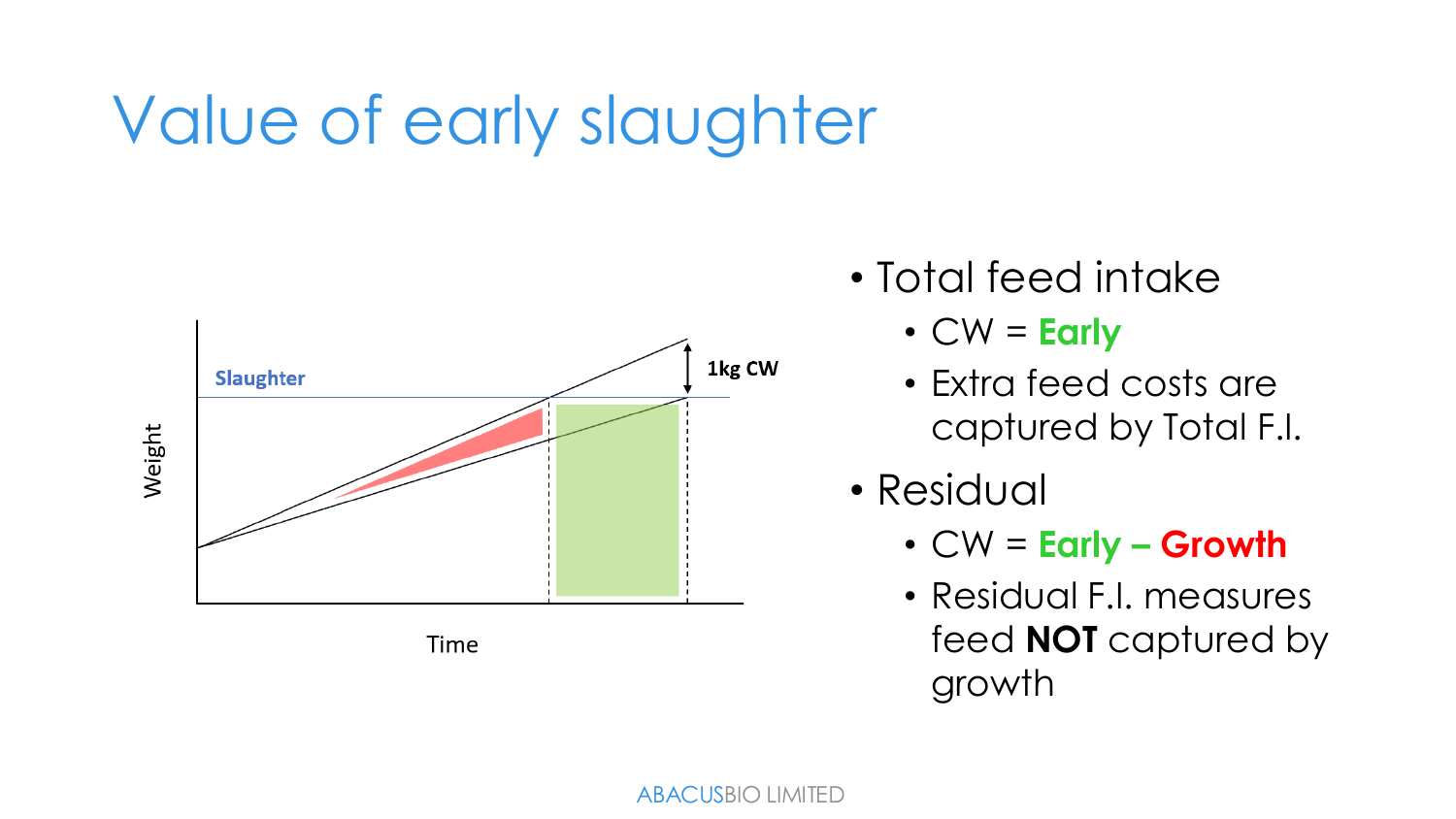#### Records & accuracy

• Not all energy sinks recorded accurately on all selection candidates

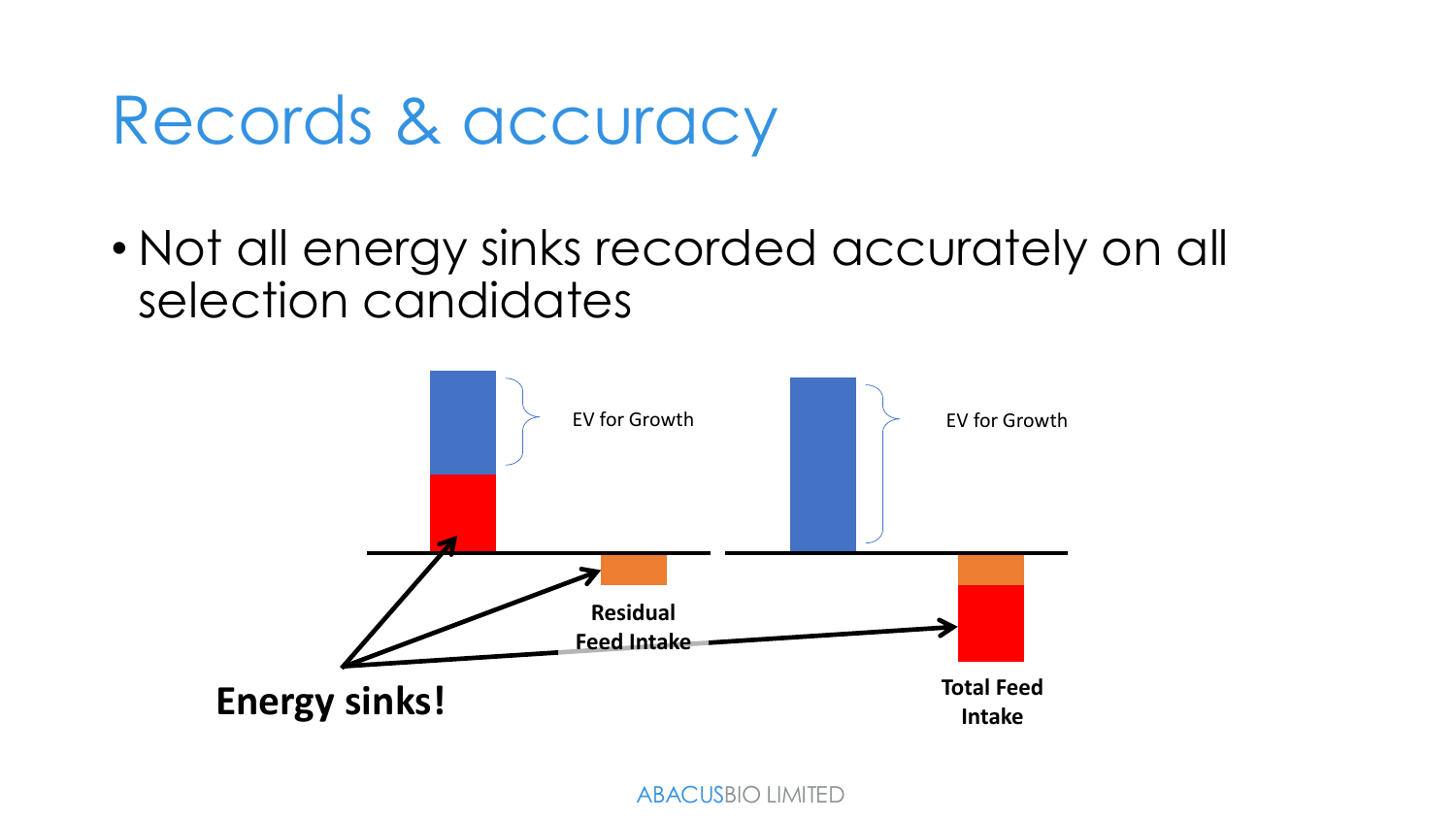#### Records & accuracy

- Feed intake
	- Measured in narrow window, on few animals
	- Most animals low accuracy (by pedigree relationship)
- Growth
	- Measured on all animals
	- Most animals very high accuracy (own record)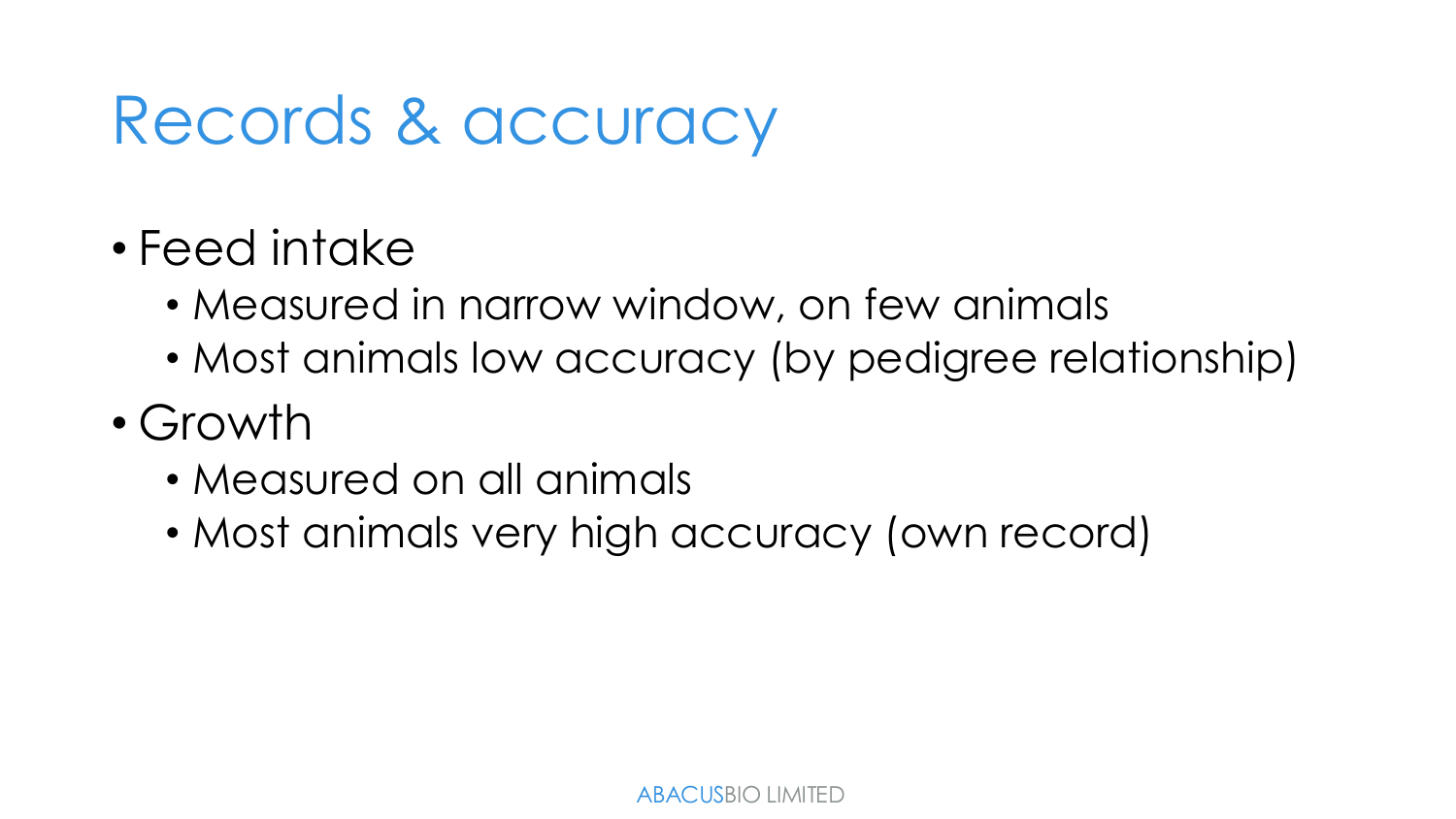#### Records & accuracy

• Residual feed intake more accurate

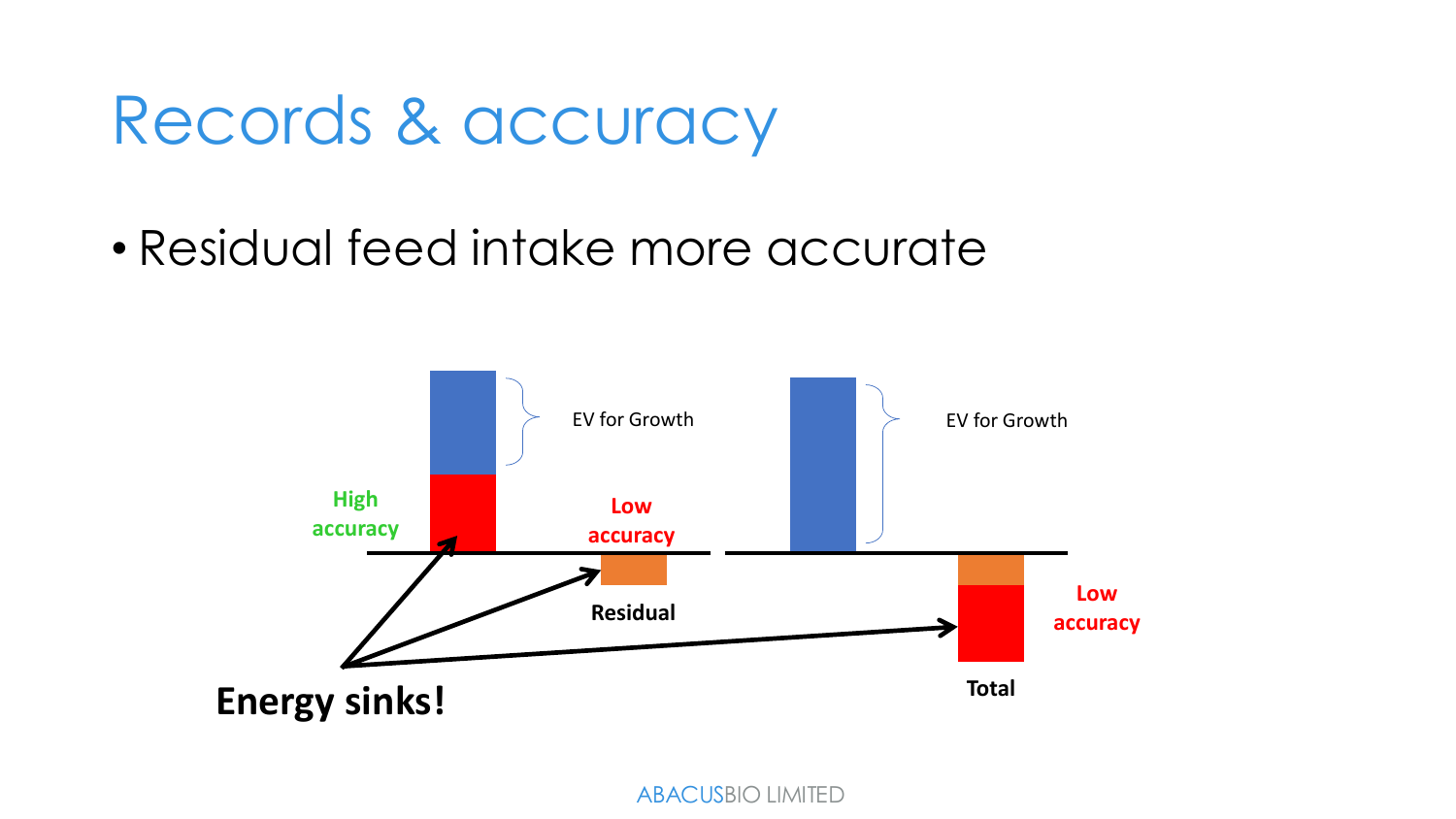### Total Feed Intake



- Impact
	- Underestimate feed costs
	- Over select for growth
- Advantages
	- Simple
	- Referred by farmers
- Terminology